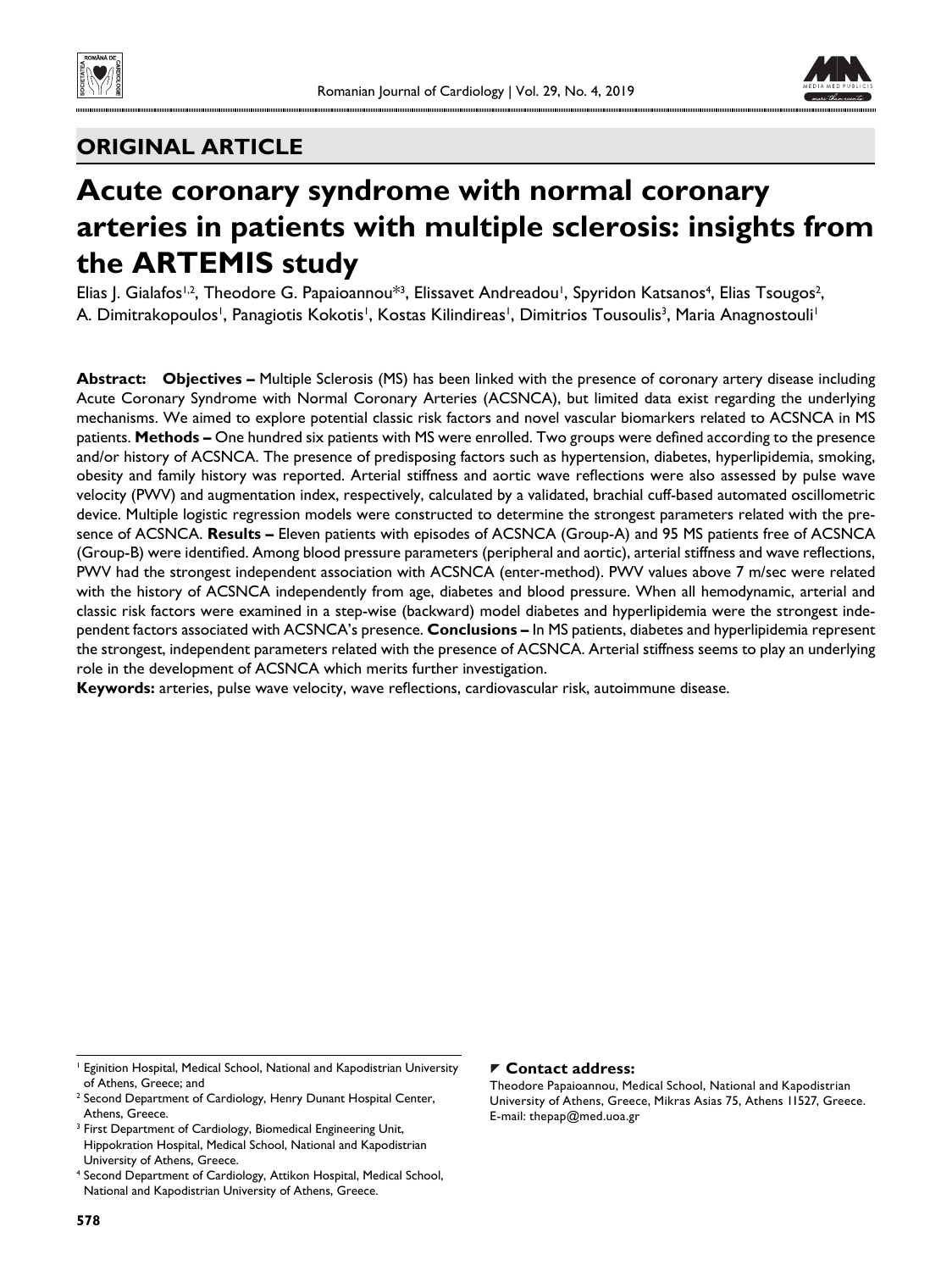# **INTRODUCTION**

Patients with Acute Coronary Syndrome with Normal Coronary Arteries (ACSNCA) is now recognized as an important subgroup of acute coronary syndromes<sup>1,2</sup>. The exact prevalence of ACSNCA is unknown; previous case series reported prevalence between 0.4% and 12%<sup>3</sup>. The pathophysiology of ACSNCA is not well comprehended and several mechanisms have been suggested including coronary spasm, coronary thrombosis, platelet dysfunction and inflammation.

Multiple Sclerosis (MS) is the most common neurological disorder affecting young people with progressive disability. It is characterized by immune-mediated chronic inflammation that can lead to destruction of the myelin sheath around the axons of the central nervous system<sup>4</sup>. There is also evidence relating ACSN-CA and MS and cases of vasospastic angina after the initial diagnosis of MS but the exact mechanisms and triggering factors are unknown<sup>5,6</sup>.

ARTEMIS study (*ARTerial and hEmodynamic properties of patients with MultIple Sclerosis*) is a prospective study aiming to explore the cardiovascular (CV) risk of MS patients. In the present observational, crosssectional study, we present data regarding clinical and novel non-invasive hemodynamic and vascular factors related to ACSNCA.

## **METHODS**

#### **Study design and population**

The main inclusion criterion for this study was the retrospective identification of patients with ACSNCA based on coronary arteriography and according to the current guidelines<sup>7</sup>, in a large registry of MS patients in a tertiary University hospital. Overall, 11 stable patients were found from the database in the outpatient clinic for the CV assessment of our hospital who formed Group-A. These patients had undergone coronary arteriogram during the hospitalization for ACS. We randomly selected from the ARTEMIS registry, with an 1:10 ratio, 110 MS patients free of ACSNCA (Group-B). The diagnosis of MS was based on clinical history and neurological examination supported by Magnetic Resonance Imaging of the brain and the spinal cord as well as cerebrospinal fluid analysis. Two months without any significant new symptoms and/ or signs was defined as a stable phase. Patients having obstructive coronary artery disease, systolic heart failure (ejection fraction <50%), arrhythmias and/or in antiarrhythmic medication were excluded. Also, the presence of other autoimmune disease was an exclusion criterion.

All patients underwent an interview with a cardiologist and their medical history was documented in detail, based also in the review of medical files and information from hospital discharge letters. Patients' neurologic and cardiologic data including Expanded Disability Status Scale (EDSS) were carefully evaluated for demographic characteristics, co-morbid conditions, symptoms of MS, medications and response to medication. Assessment of central hemodynamics and arterial stiffness was performed by the use of a brachial cuff-based automated sphygmomanometer.

### **Standard Protocol Approvals, Registrations, and Patient Consents**

The study was approved by the Ethical/Scientific Committee of the Hospital and all participants provided written informed consent according to the declaration of Helsinki.

#### **Measurement of hemodynamic and arterial parameters**

Brachial and aortic blood pressures (BP) were assessed after at least 10 min of rest in the sitting position under controlled room temperature (22-25 °C). Measurements were performed using a commercial, brachial cuff-based automated oscillometric device (Mobil-O-Graph NG, IEM, Stolberg, Germany), with FDA and CE approval for brachial BP measurement. The BP detection unit of the apparatus is validated according to the *British Hypertension Society* (BHS) protocol and *European Society of Hypertension* (ESH) International Protocol<sup>8,9</sup>

The same device was used for the estimation of aortic BP as previously described<sup>10,11</sup>. The device is working based on the following principles and technique. At first the device measures the brachial systolic and diastolic BP and after that, the cuff which is equipped with a high fidelity pressure sensor, is reinflated at the level of the diastolic BP for approximately 10 seconds. The sensor records continuously brachial pressure waves which are calibrated using the mean and the brachial diastolic BP values. Aortic pulse waveform is then computationally derived by using a generalized transfer function which is implemented in the ARCSolver algorithm as previously described<sup>12,13</sup>. Arterial stiffness was also assessed by the Mobil-O-Graph system by the ARCSolver algorithm which provides an indirect estimate of PWV through a mathematical model which takes into account several parameters from pulse wave analysis and wave separation analysis. More specifically, for the computation of PWV, the ARCSolver method utilizes pulse wave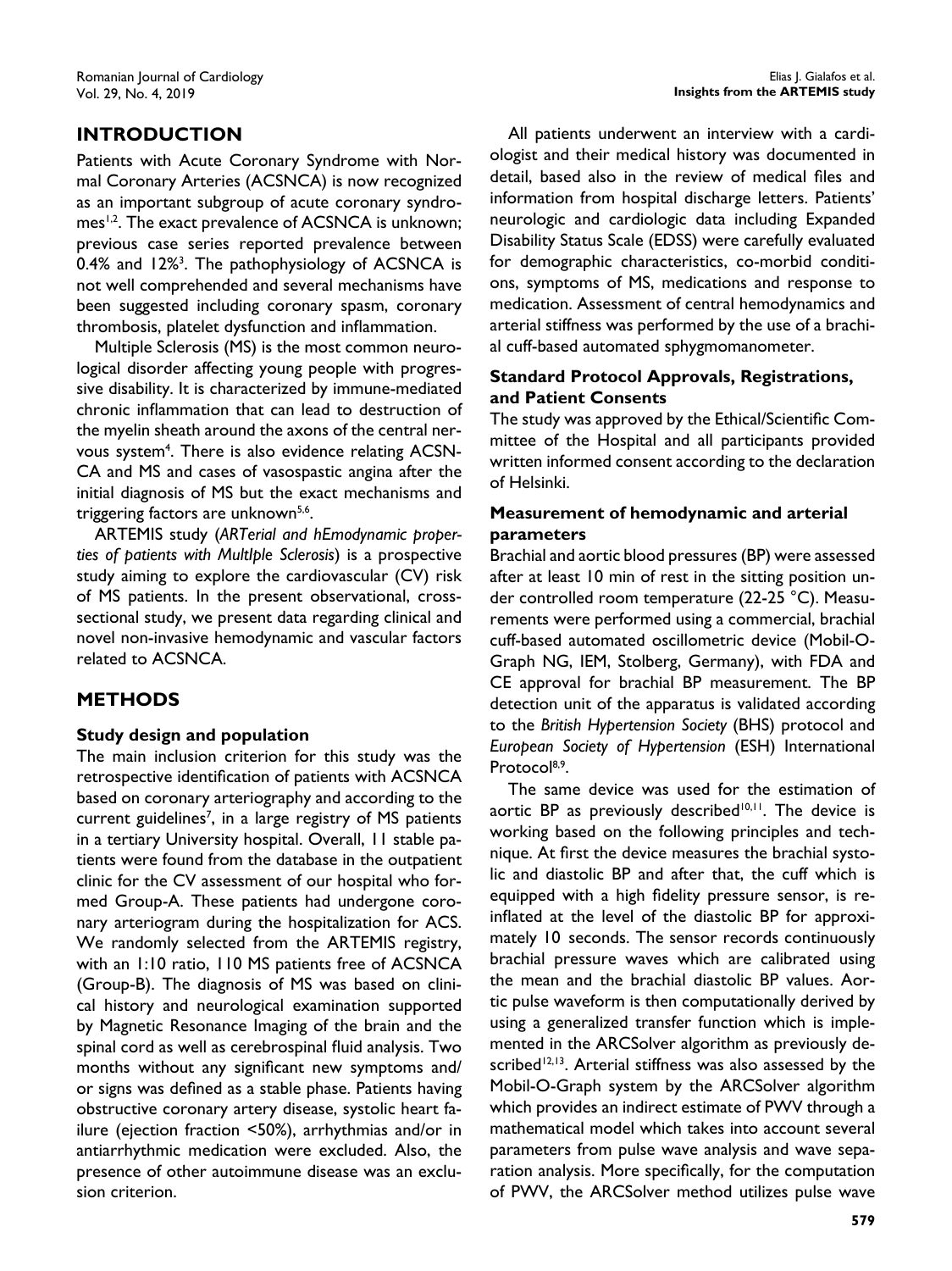analysis and wave separation analysis which are combined in a proprietary mathematical model. The major determinants of the model are age, central pressure, and aortic characteristic impedance, but not timing of brachial supra systolic wave reflections<sup>14,15</sup>. This apparatus and technique have been validated previously using invasive and non-invasive data<sup>12,16-18</sup>.

In Figure 1, mathematically derived aortic pressure waveforms (also decomposed to their forward and backward traveling wave components) are illustrated for an MS patient (Figure 1-a) with increased arterial stiffness (above normal PWV) who presented a CAD event and for a MS patient (Figure 2-a) with lower arterial stiffness (normal PWV) without any CAD event.

#### **Statistics**

Quantitative and categorical data are presented as mean ± standard deviation and as percentages respectively. Mann-Whitney test was performed to evaluate differences of continuous variables between MS patients with and without ACSNCA, whereas Chi-Square test or Fischer exact test, as appropriate, were used to assess the respective differences in categorical variables. The discriminatory ability of CV parameters to detect the presence of ACSNCA was evaluated using Receiver Operating Curve (ROC) analysis. Step-wise multiple logistic regression models were constructed to determine the stronger parameters related with ACSNCA. Statistical significance was defined as p<0.05. Statistical analysis was performed using SPSS 23 (IBM Corp, Armonk, NY, USA).

#### **RESULTS**

Out of the 110 patients without ACSNCA, ninety-five fulfilled all the study criteria. The descriptive characteristics of the study population are reported in Table 1. All patients were under disease modifying medications, including glatiramer acetate (n=16), interferon beta 1b (n=6), mitoxandrone (n=21), natalizumab (n=26), interferon beta-1a ( $n=28$ ), and fingolimod ( $n=9$ ).

We found that both groups were comparable concerning gender, height and weight. However, the patients in group A were older than those in group B (47.9±15.1 vs 38.0±11.8 yrs, p=0.029), had higher prevalence of hypertension (54.5% vs 2.1%, p<0.001), diabetes  $(27.3\% \text{ vs } 1.1\%, \text{ p=0.003})$  and hyperlipidemia (54.5% vs 9.6%, p=0.001). Both groups had similar profile regarding smoking status ( $p=0.172$ ), family history of CV disease (p=0.199) and disease severity (EDSS, p=0.434).



**Figure 1.** Mathematically derived aortic pressure waveform: (a) for a multiple sclerosis (MS) patient with increased pulse wave velocity (PWV) who presented a cardiovascular event and (b) for an MS patient with low PWV without any cardiovascular event. In case (a), the early return of reflected wave, due to the increased arterial stiffness, caused a greater augmentation of aortic systolic pressure compared to the patient of case (b), where a late return of reflected wave is observed during systole resulting to a small augmentation of aortic systolic pressure (1%).

| Table 1: Descriptive characteristics of the study popula-                                                                                                    |                         |  |  |  |  |
|--------------------------------------------------------------------------------------------------------------------------------------------------------------|-------------------------|--|--|--|--|
| tion.                                                                                                                                                        |                         |  |  |  |  |
| <b>Parameters</b>                                                                                                                                            | <b>Total population</b> |  |  |  |  |
| N                                                                                                                                                            | 106                     |  |  |  |  |
| Age (yrs)                                                                                                                                                    | $39.0 \pm 12.5$         |  |  |  |  |
| Gender (% males)                                                                                                                                             | 40                      |  |  |  |  |
| Height (cm)                                                                                                                                                  | $170.4 \pm 8.6$         |  |  |  |  |
| Weight (kg)                                                                                                                                                  | $71.1 \pm 15.9$         |  |  |  |  |
| RRMS/PPMS/SPMS                                                                                                                                               | 80/10/16                |  |  |  |  |
| <b>EDSS</b>                                                                                                                                                  | $2.4 \pm 1.8$           |  |  |  |  |
| Smoking                                                                                                                                                      |                         |  |  |  |  |
| Yes (%)                                                                                                                                                      | 32                      |  |  |  |  |
| No (%)                                                                                                                                                       | 56.3                    |  |  |  |  |
| Ex-smokers (%)                                                                                                                                               | 11.7                    |  |  |  |  |
| Hypertension (%)                                                                                                                                             | 7.5                     |  |  |  |  |
| Diabetes (%)                                                                                                                                                 | 3.8                     |  |  |  |  |
| Hyperlipidemia (%)                                                                                                                                           | 14.3                    |  |  |  |  |
| Family history of CVD (%)                                                                                                                                    | 14.6                    |  |  |  |  |
| CVD: cardiovascular disease; RRMS: Relapsing-Remmiting MS; PPMS: Primary Progressive;<br>SPMS: Secondary Progressive; EDSS: Expanded Disability Status Scale |                         |  |  |  |  |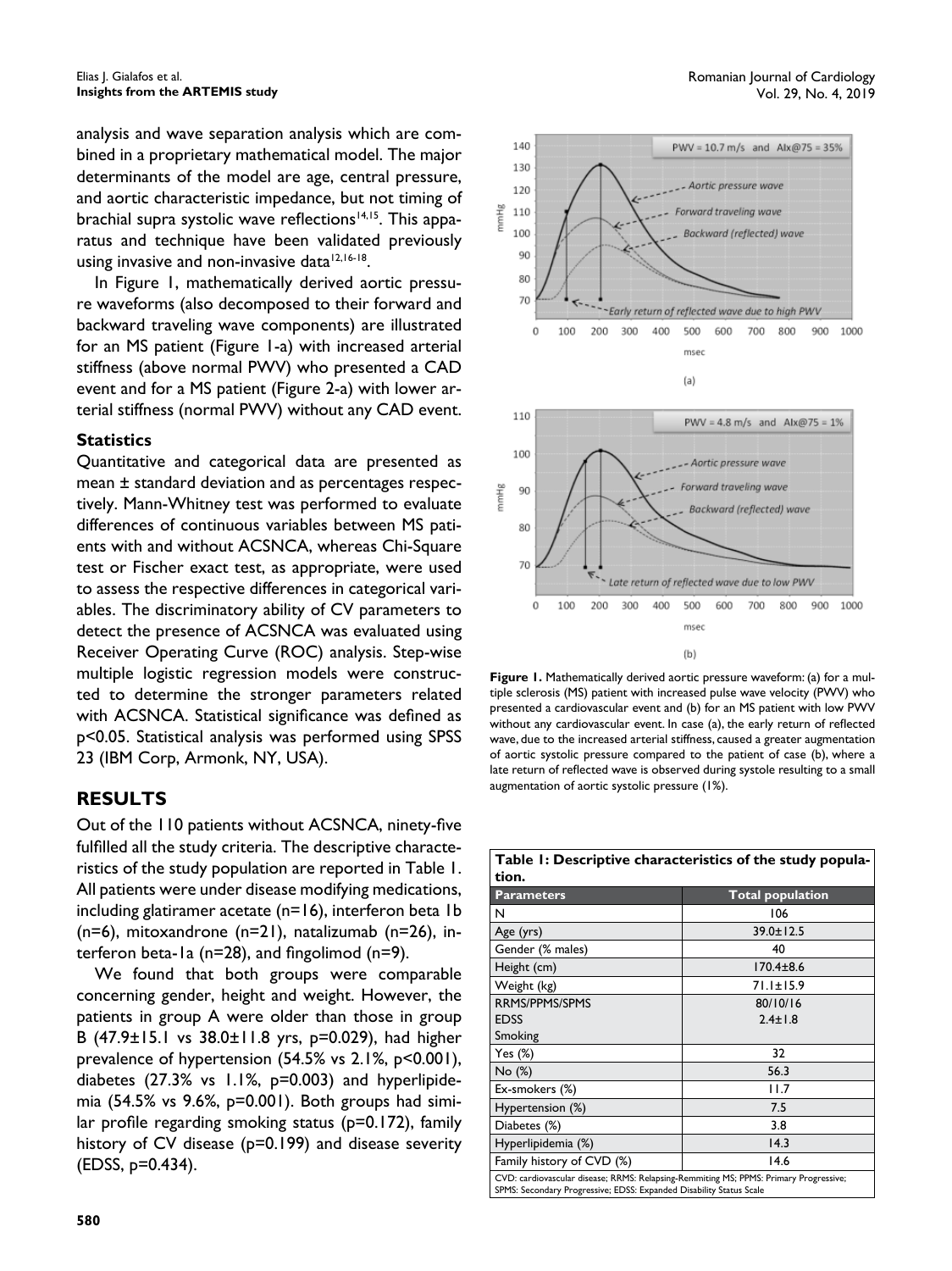| vascular (CV) events                                                                                                                                                                                                                                                                                                                                                                                    |                         |                                          |                                           |          |  |
|---------------------------------------------------------------------------------------------------------------------------------------------------------------------------------------------------------------------------------------------------------------------------------------------------------------------------------------------------------------------------------------------------------|-------------------------|------------------------------------------|-------------------------------------------|----------|--|
| <b>Parameters</b>                                                                                                                                                                                                                                                                                                                                                                                       | <b>Total population</b> | <b>Patients</b><br>without CV events (-) | <b>Patients</b><br>with $CV$ events $(+)$ | p-value* |  |
| N                                                                                                                                                                                                                                                                                                                                                                                                       | 106                     | 95                                       |                                           |          |  |
| Brachial SBP (mmHg)                                                                                                                                                                                                                                                                                                                                                                                     | $116.7 \pm 14.1$        | $115.9 \pm 13.9$                         | $123.9 \pm 14.0$                          | 0.091    |  |
| Brachial DBP (mmHg)                                                                                                                                                                                                                                                                                                                                                                                     | $73.3 \pm 11.7$         | 72.4±11.4                                | $80.8 \pm 11.9$                           | 0.035    |  |
| Brachial PP (mmHg)                                                                                                                                                                                                                                                                                                                                                                                      | $43.4 \pm 10.1$         | $43.4 \pm 10.0$                          | $43.1 \pm 11.2$                           | 0.828    |  |
| Aortic SBP (mmHg)                                                                                                                                                                                                                                                                                                                                                                                       | $107.9 \pm 14.1$        | $107.1 \pm 13.7$                         | $115.4 \pm 16.3$                          | 0.096    |  |
| Aortic DBP (mmHg)                                                                                                                                                                                                                                                                                                                                                                                       | $74.8 \pm 11.7$         | $74.0 \pm 11.4$                          | $81.7 \pm 12.0$                           | 0.054    |  |
| Aortic PP (mmHg)                                                                                                                                                                                                                                                                                                                                                                                        | $33.2 + 9.4$            | $33.1 \pm 9.2$                           | $33.6 \pm 11.3$                           | 0.868    |  |
| $MAP$ (mmHg)                                                                                                                                                                                                                                                                                                                                                                                            | $93.2 \pm 11.8$         | $92.3 \pm 11.5$                          | $100.6 \pm 11.5$                          | 0.032    |  |
| Heart rate (bpm)                                                                                                                                                                                                                                                                                                                                                                                        | $76.3 \pm 12.7$         | $76.2 \pm 12.6$                          | 76.6±13.9                                 | 0.832    |  |
| Augmentation index (%)                                                                                                                                                                                                                                                                                                                                                                                  | $63.7 + 9.0$            | $63.8 + 9.1$                             | $63.1 \pm 8.8$                            | 0.744    |  |
| Alx@75 $(%)$                                                                                                                                                                                                                                                                                                                                                                                            | $24.0 \pm 12.9$         | $23.3 \pm 13.1$                          | $30.0 + 9.1$                              | 0.109    |  |
| PWV (m/sec)                                                                                                                                                                                                                                                                                                                                                                                             | $6.1 \pm 1.4$           | $5.9 \pm 1.2$                            | $7.3 \pm 1.9$                             | 0.013    |  |
| SBP: systolic blood pressure; DBP: diastolic blood pressure; PP: pulse pressure; Alx@75: augmentation index corrected for heart rate 75 bpm; PWV: pulse wave velocity.<br>We conflict to discuss the through and differences. It is necessary to advertise of the distribution of the control of the conflict of the control of the control of the control of the control of the control of the control |                         |                                          |                                           |          |  |

**Table 2: Hemodynamic and vascular characteristics of the total population and of patients with and without cardio-**

een patients with and without cardiovascular even



Figure 2. Receiver operator curve plot illustrating the ability of pulse wave velocity to detect MS patients with cardiovascular events.

Hemodynamic and arterial properties for the total population as well as for the two subgroups of MS patients are reported in Table 2. MS patients with ACSNCA had significantly higher values of brachial and aortic diastolic BP, mean arterial pressure and PWV compared to those without ACSNCA (Table 2).

ROC analysis showed that PWV has a significant ability to detect MS patients with ACSNCA (area under curve 0.727, p=0.014). More specifically, PWV greater than 7 m/sec has 72.7% sensitivity and 73.7% specificity to discriminate MS patients with ACSNCA from those without CV events (Figure 2). In the multivariate logistic regression analysis (step-wise) PWV was inserted in the model as a binary independent variable (0 for subjects with PWV <7 m/sec and 1 for those with PWV ≥7 m/sec). Among PWV levels,

hyperlipidemia, age, diabetes, mean BP (or diastolic BP) and diabetes, we found that diabetes ( $p=0.03$ ) and hyperlipidemia (p=0.04) were the strongest independent factors associated with ACSNCA's presence.

#### **DISCUSSION**

We demonstrated, to the best of our knowledge for the first time, that diabetes mellitus and hyperlipidemia are the strongest predictors of ACSNCA in patients with multiple sclerosis. Among the hemodynamic and vascular indices, PWV was the stronger independent determinant of ACSNCA above peripheral and central blood pressure parameters and wave reflection indices.

### **Pathophysiological mechanisms relating multiple sclerosis with cardiovascular disease.**

Recently, it was shown that MS patients have an increased incidence and prevalence for cardiac, cerebrovascular and peripheral vascular disease especially within the first years after a first-time MS diagnosis<sup>19,20</sup>. Although this risk is less than 5%, it is still significantly higher compared to the general population $20$ .

Multiple Sclerosis and CV disease share common mechanisms like immune dysregulation and inflammatory processes that might lead to increased arterial stiffness. Presence of predisposing factors for coronary artery disease in patients with MS, such as arterial hypertension, diabetes mellitus, smoking, lack of exercise might explain the increased CV risk. Moreover, molecular and/or genetic abnormalities like lower vitamin D levels, higher plasma levels of homocysteine, altered thrombogenic factors, oxidative stress or even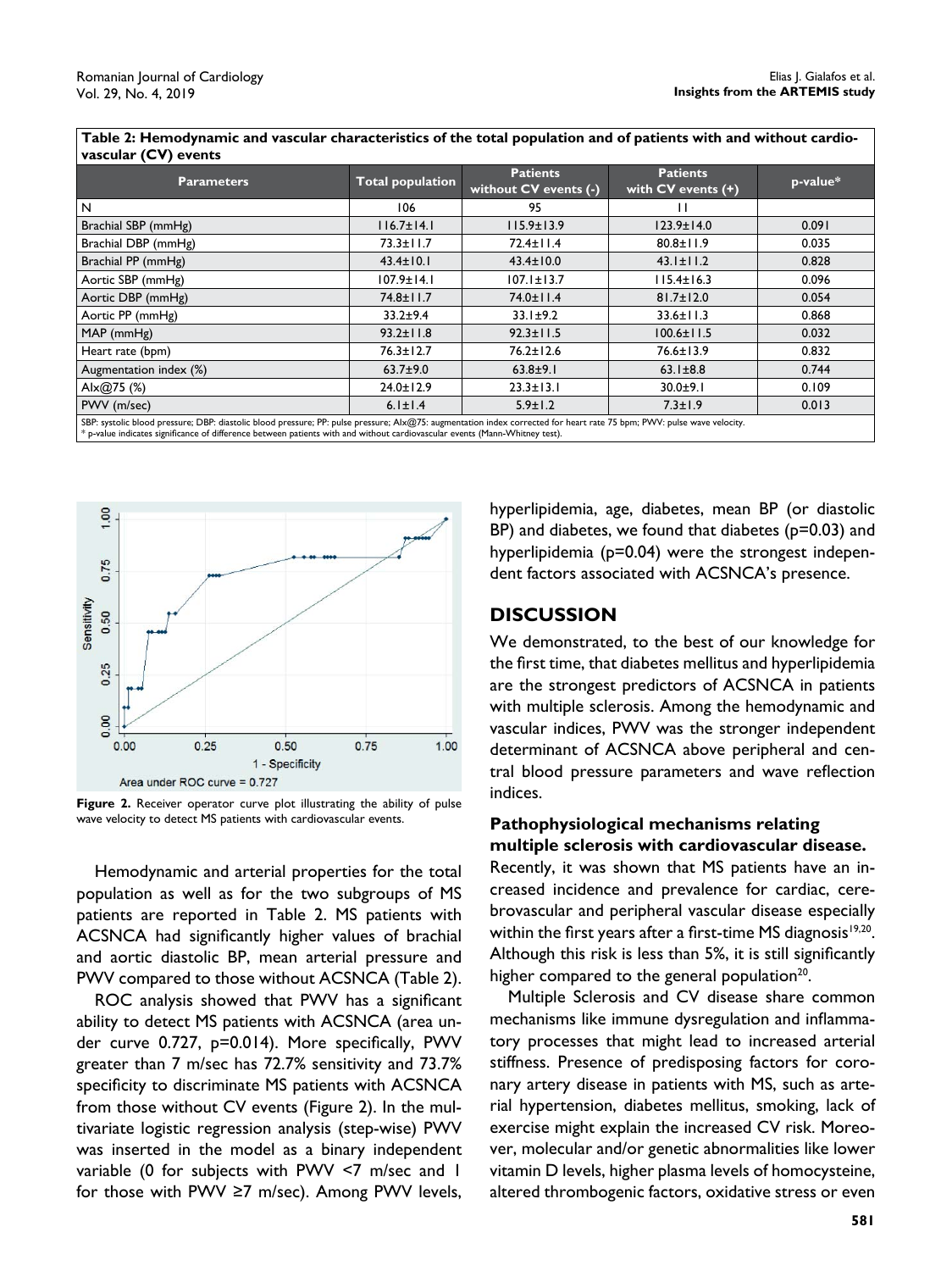CV autonomic dysfunction due to the demyelination process per se might aggravate endothelial dysfunction which represents a step towards atherosclerosis. Our findings showed that diabetes and hyperlipidemia, possibly via these mechanisms, were independently associated with the presence of ACSNCA in MS patients.

Another interesting finding in our study was the appearance of normal coronary arteries after cardiac catheterization, in patients with MS who presented symptoms of acute coronary syndrome. It is also of interest that according to our current knowledge these patients present an increased prevalence of cardiovascular risk factors. A possible explanation to this phenomenon is the appearance of a coronary microvascular spasm under stressful events triggered by an interaction of the demyelinating lesions with central nervous system, autonomic nervous system and immune system<sup>21</sup>.

Concerning arterial stiffness, it is well established that it is an independent risk factor for CV risk and mortality<sup>22</sup>. Based on several published data from prospective studies and clinical trials, PWV measurement has been proposed by the guidelines for the management of arterial hypertension of the *European Society of Hypertension/European Society of Cardiology* as a tool for the assessment of subclinical target organ damage<sup>23</sup>. An increased arterial stiffness has been observed in MS patients compared to controls $24$ . In another study, arterial compliance was also found to be significantly compromised in young individuals with MS, compared with age-matched controls, but not for older individu $als<sup>25</sup>$ . However, there are no data regarding the association of arterial stiffness with ACSNCA to support our findings.

The results of the present study provide initial evidence that PWV is related with ACSNCA in MS patients. More specifically PWV greater than 7 m/sec yielded a  $72.7\%$  sensitivity and  $73.7\%$  specificity to discriminate MS patients with ACSNCA from those without events. More importantly PWV was still significantly related with ACSNCA regardless from BP parameters (central and peripheral) and wave reflections (data not shown). However, when all parameters were examined in a step-wise logistic regression analysis, diabetes and hyperlipidemia were found to be independently associated with the presents of ACSN-CA in MS patients.

#### **Limitations**

It should be acknowledged that these preliminary results were derived from a small number of MS patients with ACSNCA. The small sample size and the low number of CV events did not allow the adjustment of the results for all potential confounding factors such as medication and co-morbidities. A prospective study design examining the predictive value of arterial stiffness in MS for the development of future CV events would provide stronger evidence. However, this is the first study exploring the relation of PWV and CAD events in this population. Nonetheless, the ARTEMIS study is ongoing with prospective data being continuously collected. Although the new treatment modalities have increased the life expectancy and the quality of life of MS patients, the use of glucocorticoids, interferon and mitoxandrone may also increase the risk of CV disease for MS patients. Unfortunately biomarkers related to inflammatory status of the patients were not measured, although this type of drug therapy exerts potent anti-inflammatory effects.

## **CONCLUSIONS**

In patients with multiple sclerosis, diabetes and hyperlididemia are independently associated with the presence of ACSNCA. Arterial stiffness seems to play an underlying role in the development of ACSNCA that merits further investigation.

**Conflict of interest: TGP** received equipment for research purposes by I.E.M. GmbH (Stolberg, Germany). The authors declare that they have no other conflict of interest.

## **REFERENCES**

- Saba L, Fellini F, De Filippo M. Diagnostic value of contrast-enhanced cardiac magnetic resonance in patients with acute coronary syndrome with normal coronary arteries. Jpn J Radiol. 2015;33:410-417
- 2. Chacon-Hernandez N, San Miguel-Cervera D, Vilar-Herrero JV, Rumiz-Gonzalez E, Berenguer-Jofresa A, Morell-Cabedo S. Acute coronary syndrome in patients with normal coronary arteries: An optical coherence tomography study. Rev Esp Cardiol (Engl Ed). 2015; 68:533-535
- 3. Daniel M, Ekenback C, Agewall S, Brolin EB, Caidahl K, Cederlund K, Collste O, Eurenius L, Frick M, Younis-Hassan S, Henareh L, Jernberg T, Malmqvist K, Spaak J, Sorensson P, Hofman-Bang C, Tornvall P. Risk factors and markers for acute myocardial infarction with angiographically normal coronary arteries. Am J Cardiol. 2015;116:838- 844
- 4. Kurtzke JF. Multiple sclerosis in time and space--geographic clues to cause. J Neurovirol. 2000;6 Suppl 2:S134-140
- 5. Lalouschek W, Muller C, Gamper G, Weissel M, Turetschek K. Myocardial ischemia with normal coronary arteries associated with thoracic myelitis. N Engl J Med. 1997;337:1920
- 6. Joing S, Casey R, Forgosh L. Prinzmetal variant angina associated with multiple sclerosis. J Am Board Fam Pract. 2004;17:71-73
- 7. Agewall S, Beltrame JF, Reynolds HR, Niessner A, Rosano G, Caforio AL, De Caterina R, Zimarino M, Roffi M, Kjeldsen K, Atar D, Kaski JC, Sechtem U, Tornvall P, Pharmacotherapy WGoC. Esc working group position paper on myocardial infarction with non-obstructive coronary arteries. Eur Heart J. 2017;38:143-153